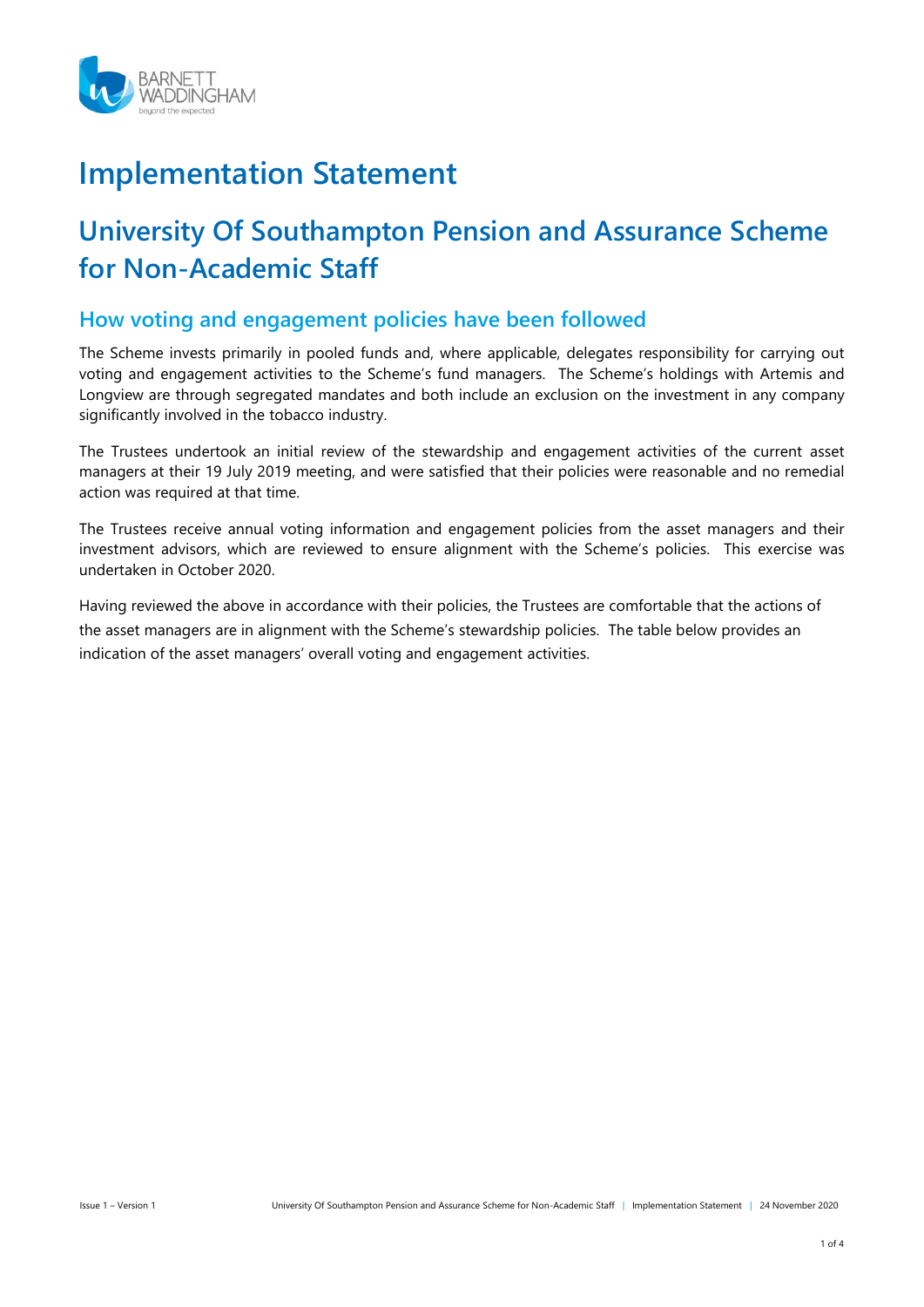

## **Voting Data**

| <b>Manager</b>                                                                                                                                  | <b>Artemis</b>                                                     | <b>Longview</b>                             | <b>Newton</b>                                                                                                                   | <b>Barings</b>            |  |  |
|-------------------------------------------------------------------------------------------------------------------------------------------------|--------------------------------------------------------------------|---------------------------------------------|---------------------------------------------------------------------------------------------------------------------------------|---------------------------|--|--|
| <b>Asset class</b>                                                                                                                              | <b>Global Equities</b>                                             | <b>Global Equities</b>                      | Diversified Growth                                                                                                              | <b>Diversified Growth</b> |  |  |
| <b>Structure</b>                                                                                                                                | Segregated                                                         | Segregated                                  | Pooled                                                                                                                          | Pooled                    |  |  |
| Date of data                                                                                                                                    | 31 July 2020                                                       | 30 June 2020<br>30 June 2020                |                                                                                                                                 | 26 June 2020              |  |  |
| <b>Ability to influence</b><br>voting behaviour of<br>manager                                                                                   | The segregated mandate allows the Trustees to<br>voting behaviour. | engage with the manager and influence their | The pooled fund structure means that there is<br>limited scope for the Trustees to influence the<br>manager's voting behaviour. |                           |  |  |
| What % of resolutions<br>did you vote on for<br>which you were eligible?                                                                        | 100%                                                               | 100%                                        | 100%                                                                                                                            | 98%                       |  |  |
| Of the resolutions on<br>which you voted, what %<br>did you vote with<br>management?                                                            | 90%                                                                | 94%                                         | 85%                                                                                                                             | 95%                       |  |  |
| Of the resolutions on<br>which you voted, what %<br>did you vote against<br>management?                                                         | 10%                                                                | 6%                                          | 15%                                                                                                                             | 5%                        |  |  |
| What % of resolutions,<br>on which you did vote,<br>did you vote contrary to<br>the recommendation of<br>your proxy advisor? (if<br>applicable) | 1%                                                                 | 0%                                          | 10%                                                                                                                             | 1%                        |  |  |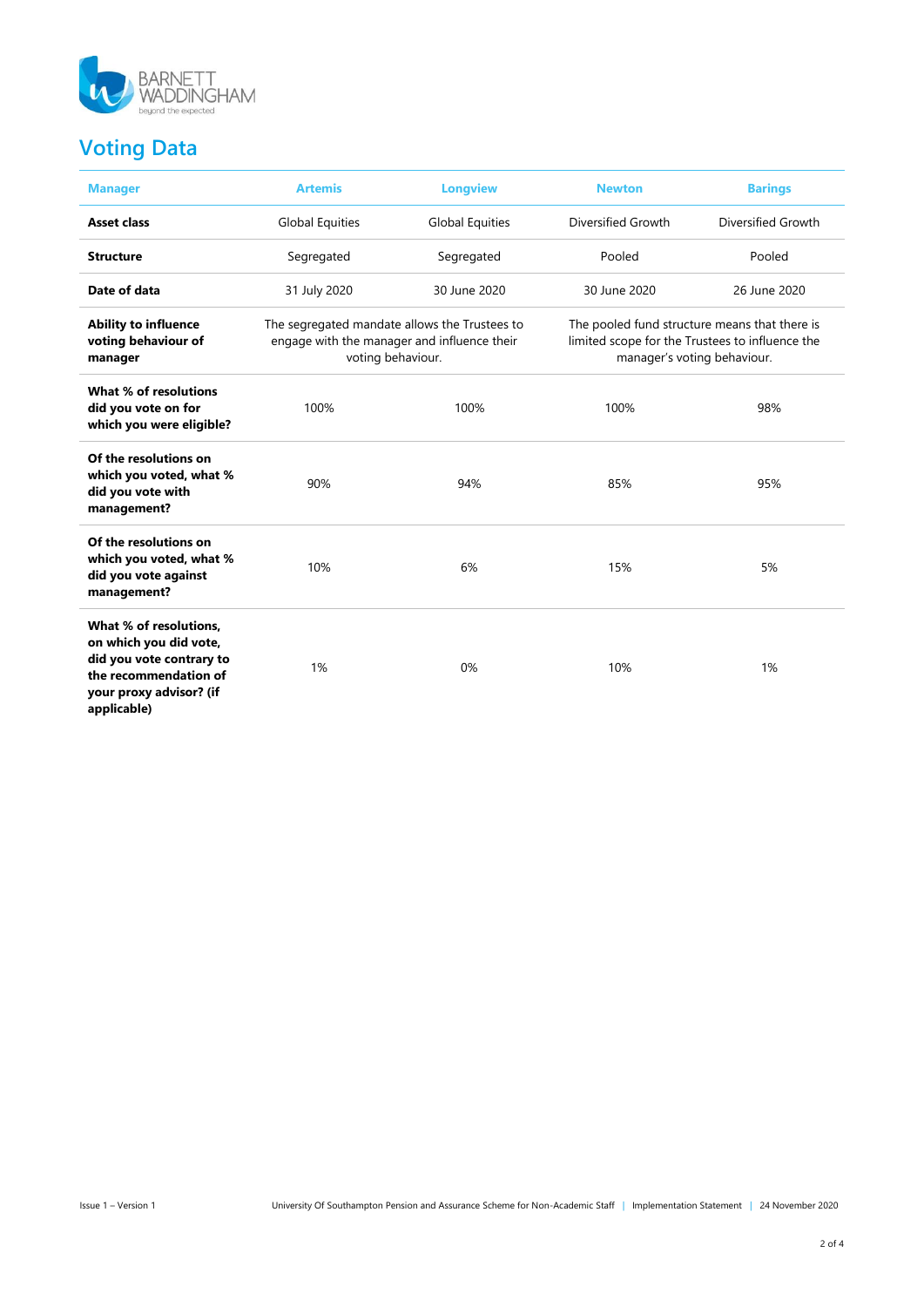

## **Fund level engagement**

| <b>Manager</b>                                                                                                                     | <b>Artemis</b>     | <b>Longview</b>    | <b>Newton</b>         | <b>Barings</b>                                                               | M&G                  | <b>BlackRock</b>     | <b>Fidelity</b>     | <b>Hermes</b>         |
|------------------------------------------------------------------------------------------------------------------------------------|--------------------|--------------------|-----------------------|------------------------------------------------------------------------------|----------------------|----------------------|---------------------|-----------------------|
| <b>Asset class</b>                                                                                                                 | Global<br>Equities | Global<br>Equities | Diversified<br>Growth | Diversified<br>Growth                                                        | Property             | Property             | Property            | Multi-Asset<br>Credit |
| Date of data                                                                                                                       | 31 July 2020       | 30 June 2020       | 30 June 2020          | 26 June 2020                                                                 | 26 June<br>2020      | 26 June<br>2020      | 31<br>March<br>2020 | 5 June 2020           |
| Does the<br>manager<br>perform<br>engagement<br>on behalf of<br>the holdings<br>of the fund                                        | Yes                | Yes                | Yes                   | Yes                                                                          | Yes                  | Yes                  | No                  | Yes                   |
| Has the<br>manager<br>engaged<br>with<br>companies to<br>influence<br>them in<br>relation to<br><b>ESG factors</b><br>in the year? | Yes                | Yes                | Yes                   | Yes                                                                          | data not<br>provided | data not<br>provided | No                  | Yes                   |
| Number of<br>engagements<br>undertaken<br>on behalf of<br>the holdings<br>in this fund<br>in the year                              | 245                | 4                  | data not<br>provided  | Barings are in<br>the process<br>of<br>implementing<br>a system to<br>track. | data not<br>provided | data not<br>provided | n/a                 | 76                    |
| Number of<br>engagements<br>undertaken<br>at a firm<br>level in the<br>vear                                                        | 2,460              | 4                  | 90                    | monitor and<br>report on<br>engagements<br>going<br>forward.                 | data not<br>provided | 2,840                | 680                 | 3,096                 |

**year**